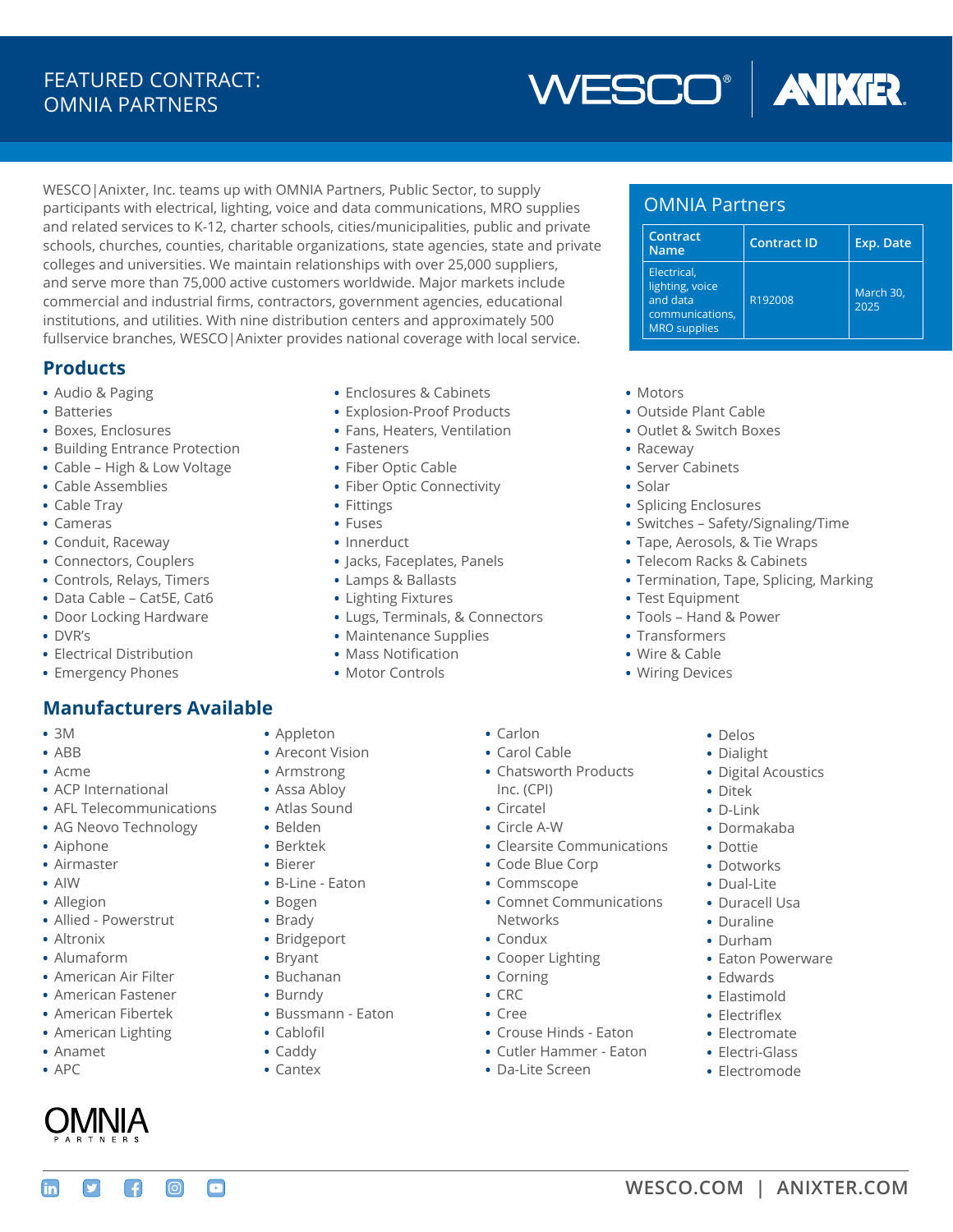## FEATURED CONTRACT: OMNIA PARTNERS

- **•** Elster
- **•** Emerson-Liebert
- **•** Endot
- **•** Engenius Technologies
- **•** Erico Caddy
- **•** Ericson
- **•** ETC
- **•** Etherwan Systems
- **•** Eveready
- **•** Federal Signal
- **•** Fibertron
- **•** Fluke
- **•** Gai-Tronics
- **•** GE Distribution
- **•** GE Lighting
- **•** GE Transformers
- **•** General
- **•** Gould Shawmut
- **•** Great Lakes & Cabinets
- **•** Greenlee
- **•** Hastings
- **•** Hevi-Duty / Sola
- **•** Hitachi
- **•** Holophane
- **•** Hubbell
- **•** Hubbell Lighting
- **•** Hubbell Wiring

Contract # R192008

m

A

ெ

 $\bm \Xi$ 

**The WESCO|Anixter Distinction**

you in making the best decision for specific applic

WESCO|Anixter is not simply a supplier of product. Whether you are looking for a solution for an application, technical intelligence for finding a product, or want to know the latest technology in the industry, we can put you in touch with sales specialists who are subject matter experts in their field to assist

Competitively Solicited, Publicly Awarded Contract for MRO Supplies and Related Services Expires March 30, 2025,

- **•** Hughes Bros
- **•** Ideal
- **•** IMC
- **•** Intermatic
- **•** ITE
- **•** Kidde
- **•** Klein
- **•** Korns
- **•** Lenox
- **•** Leviton
- **•** Lifesafety Power
- **•** Lithonia
- **•** Louisville Ladders
- **•** Louroe Electronics
- **•** Louvers LED
- **•** Lowell
- **•** Lutron
- **•** Lux Dynamics
- **•** Maclean Power Systems
- **•** Maxcell
- **•** Mc Gill
- **•** Metallics
- **•** Micro Switch
- **•** Middle Atlantic
- **•** Midwest
- **•** Milbank
- **•** Milestone
- **•** Milwaukee
- **•** Minerallac
- **•** Mohawk
	- **•** MTW TEW SIS
- **•** Myers
- **•** Network Video Technologies

WESCO

- **•** North Coast Conduit
- **•** nVent Hoffman
- **•** Ocal Inc.
- **•** Okonite
- **•** Optical Cable Corp. (OCC)
- **•** Ortronics
- **•** Oz / Gedney
- **•** Panduit
- **•** Pass & Seymour
- **•** Peerless Technologies
- **•** Phoenix Contact
- **•** Plymouth
- **•** Power Cable
- **•** Power Partners
- **•** Power Sonic
- **•** Preformed Line Products
- **•** Proto
- **•** Q-Mark (Marley)
- **•** RAB Lighting
- **•** Raco
- **•** Raritan
- **•** Rayovac
- **•** Razberi Technologies
- **•** Red Dot
- **•** Robroy Industries
- **•** Running Thread
- **•** Securitron Magnalock

**•** Security Door Controls

**ANIXER** 

- **•** Seneca Data Distributors
- **•** Shat-R-Shield
- **•** Siemon
- **•** Stahlin
- **•** Sternberg
- **•** Stresscrete
- **•** Superior/Essex
- **•** Talk-A-Phone
- **•** TII Technologies (Porta)
- **•** Tork

**•** Tripp-Lite

**•** Tyco/Amp **•** Unistrut **•** USA Sealing **•** Valcom

**•** Walker **•** Werner **•** Wesanco

**•** Wheelock **•** Wiremold **•** Woodhead

**•** Venure Lighting **•** Veracity USA

**•** Transition Networks

**•** Truly Green Solutions

**•** Video Mount Products

**•** WESCO Broadcast & AV

**[WESCO.COM](https://www.wesco.com/) | [ANIXTER.COM](https://www.anixter.com/)**